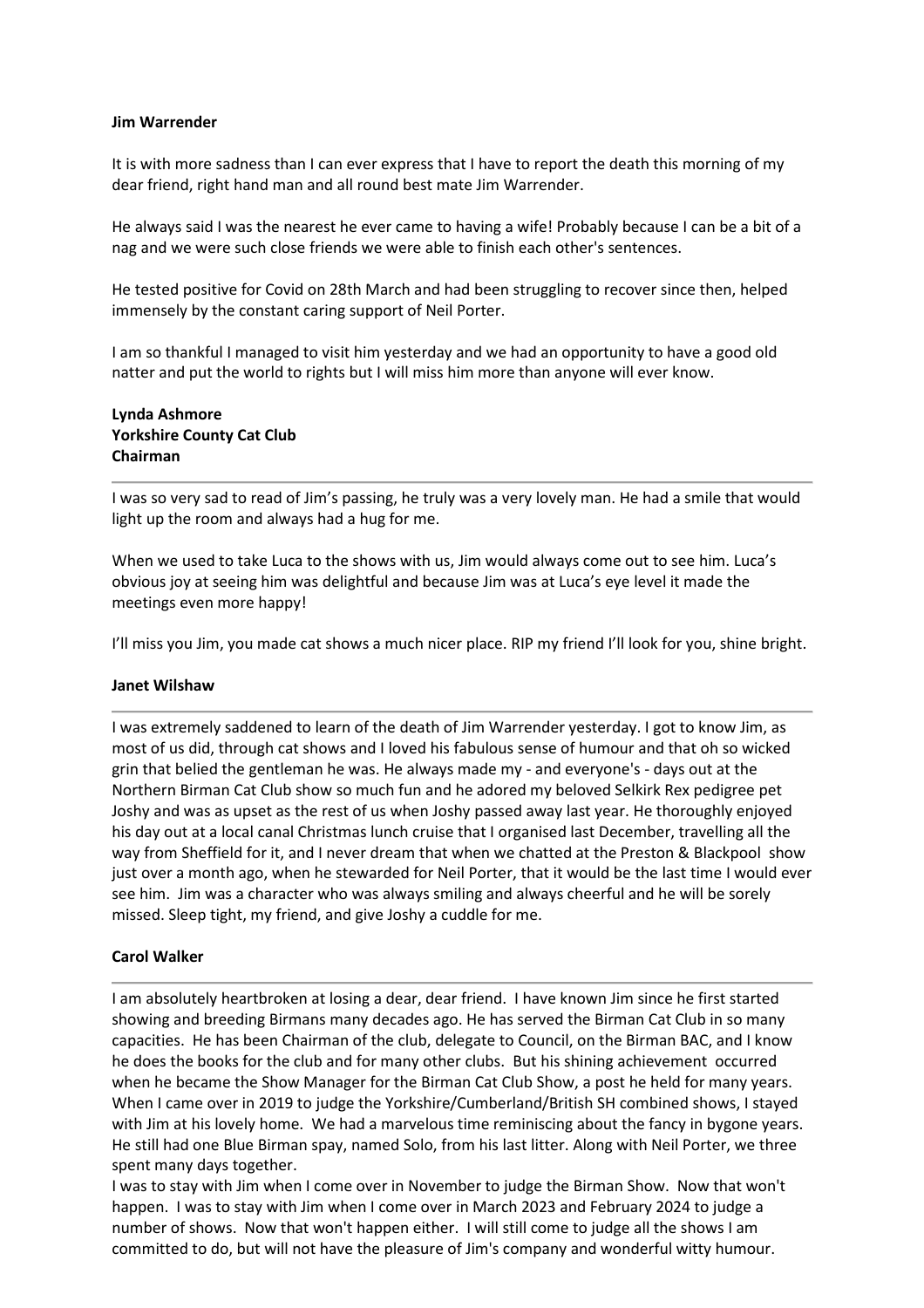I am so grateful that I knew Jim. I had the greatest respect for him in so many ways. He was by far, the consummate gentleman, and a bright shining star in the Birman world and in GCCF in general. RIP dear friend.

# David Redtfeldt President of the Birman Cat Club

We were very saddened to learn that Jim Warrender had passed away. He was an ambassador for the Birman breed and devoted much of his time to the breed, welfare, clubs and the cat fancy in general. Many years as a committee member of the Birman Cat Club in various roles, for which we thank you. It was a honour and a pleasure to work with Jim on various occasions be it on the committee or at cat shows. He always supported everyone and both pedigree and HHP. Barney attended a couple of birman cat club shows on exhibition after he retired from showing and Jim always made sure he had a special rosette on his exhibition pen.

The last time we spoke was at the P&B show, who knew that this was to be for the last time. Will miss seeing you at shows. You were a true gentleman, your caring nature and wonderful smile will be deeply missed by all who knew you.

Rest in Peace dear friend xx

### Donna, John and Mary Brofield Birmans

Like so many people I am shocked and saddened by Jim's passing. I met Jim at my first cat show as a very nervous exhibitor. Together with another Birman breeder they showed me what to do and looked after me. I have never forgotten their kindness. Our paths crossed many times at shows and also at GCCF council meetings in London. I would join him outside at 'smokers corner' even though I do not smoke and we would put the world to rights. I loved his humour and cheeky glint in his eye when he smiled. One of the few people who could get away with calling me Maggie. I will miss you Jim. xx

### Margaret Lynch

It was with deep sadness that on the afternoon of 27 April I learned of Jim's death overnight, just before his birthday, having only in the last two weeks had the shock of hearing of his very recent attack of COVID-19 from which he was struggling to recover.

Jim was the best of good friends for many years, and a much valued Birman Cat Club colleague. I stayed with him many times with different cats in order to attend shows beyond my easy reach by train and he was so thoughtful and generous with his hospitality, and with his Christmas and birthday presents. I have happy memories of many convivial restaurant dinners and Sunday outings to historic houses and other Yorkshire/Derbyshire places of interest, nearly always in a companionable threesome with Neil Porter. Because of the pandemic I had already long been missing the good times of those weekend visits, and the pleasure of his smiling face awaiting my arrival on the platform at Sheffield station, and now they won't come again

Jim and Neil were familiar figures at cat shows around the country manning the distinctive Birman Cat Club stand, and this, coupled with the sourcing of attractive and useful Merchandise to sell, was another of the several jobs to which he gave his time and energy in the service of the Club.

Jim always loved my very special Seal Birman boy Sunny (UK & Imp Gr Pr Lingcomb Endymion) and was upset when I had to give him the news of his passing just a year ago. It was he who urged me to bring Sunny out of retirement when the Olympian title came in, saying he would be so happy to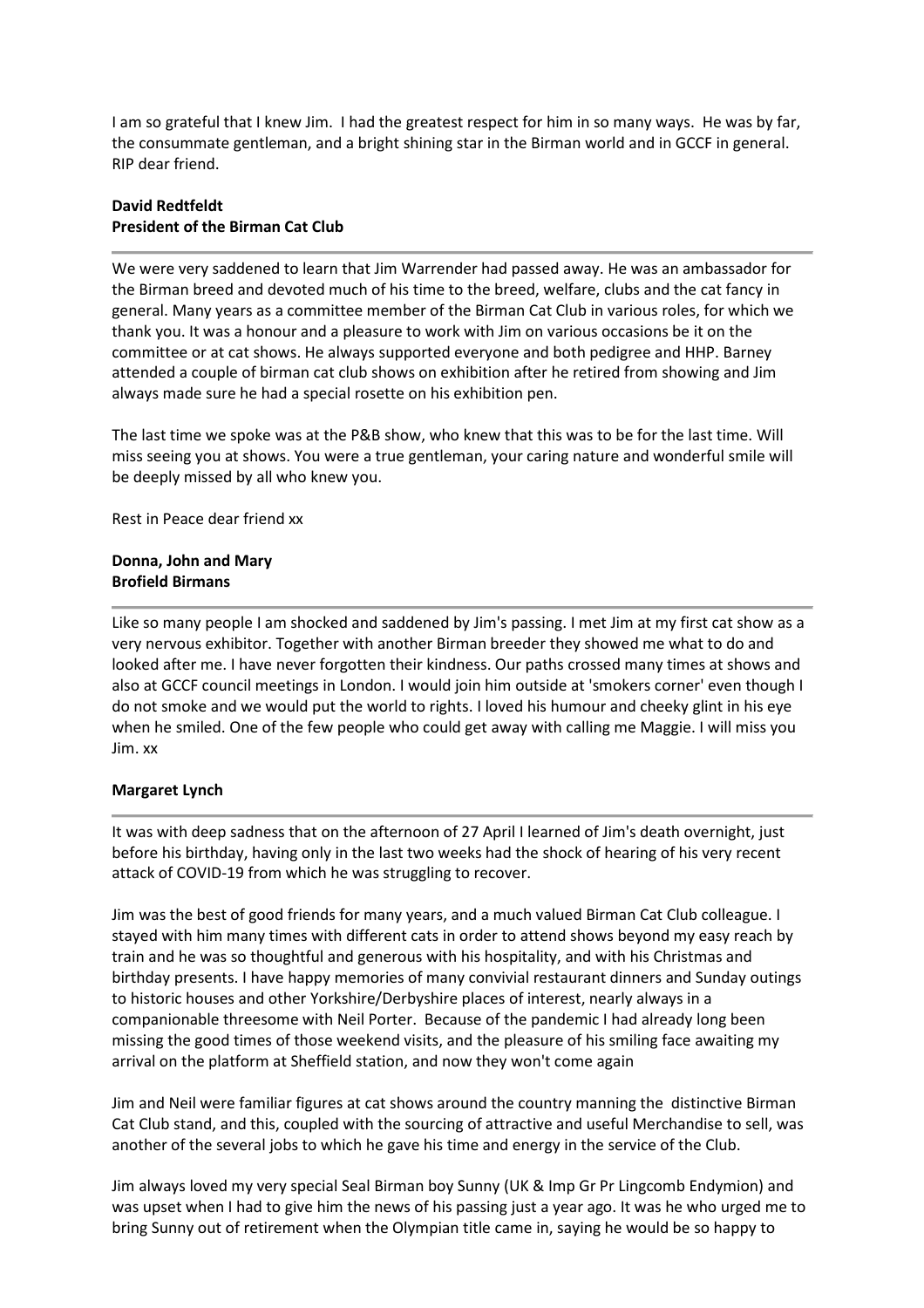welcome us and drive us to more distant shows, which he often did – what a kind and big-hearted gentleman!

Jim adored his cats, as we all do, and bred a good many lovely Birmans under his Tangletag prefix, notably his beloved stud boy UK Gr Ch Tangletag Sunset Glow ("George") and Gr Ch Tangletag Golden Girl owned by Tina Johnson, and it was such a pleasure to him when George was able to spend quality time with him indoors after being neutered. I do hope he is now reunited with George, Sonny, Tequi, Megan, Anna-May, Nipper, Pebbles and the others of his past Birman family.

Rest in peace, dear Jim, you are going to be so much missed by your many many friends in the cat world.

# Janet Osborn Lingcomb Birmans 29 April 2022

Like many people, we were shocked to hear the sad news on Tuesday afternoon that Jim had passed away, somewhat unexpectedly. John and I have known Jim for many years, through all our connections with the Birman Cat Club, Northern Birman Cat Club and Yorkshire County Cat Club. We've all served the Clubs in various guises throughout a couple of decades or so (!), from Committee member, Chairman, to Secretary, to GCCF Delegates, to name just a few! Jim even stewarded for me on many occasions, when his slight stature could be very useful to manoeuvre his way into the back of a pen to persuade a shy exhibit to come out, but maybe not so great with a whopping weighty Maine Coon to lift!

When I was 'persuaded' to dip my toes into the show management role some years ago, Jim was not far behind to help out, offering wholehearted support whilst I was Show Manager for the Birman and the Northern Birman Clubs, sponsoring our 'dinner plate size' rosettes, bringing the merchandise stall with Neil to every show and just being there to do whatever was needed, whether that was ferrying judges, organising lunches, show paperwork, whatever! When I stepped away five years ago, Jim stepped into the role working together with the incorrigible Lynda Ashmore, a great double act! He carried on running the shows successfully right up until the recent Northern Birman show, which sadly he couldn't attend himself thanks to Covid.

Away from the world of cat shows and clubs, we enjoyed many riotous social occasions with other cat fancy friends, culminating in Jim joining John and I in owning shares in a racehorse…. We then enjoyed the thrills (and spills) in the owners enclosure, picking up winnings or drowning our sorrows. I'll leave you with one story that we laughed about on many later occasions.

Occasionally, racehorse trainers were allowed to take some of their charges to a racecourse after a meeting, to allow the youngsters to gain the experience, hopefully enjoying a canter around the course. The terminology used by trainers and jockeys would always include phrases such as "how did he travel", when the jockey would then relate how the horse behaved and how he'd handled the course. Jim once went to Ripon racecourse to watch our horse, "Riverdale" put through his paces. Work commitments meant I couldn't go, so sending Jim a text, hoped to hear good news about Riverdale setting the pace and coming past the imaginary post first! My words to Jim were "how did he travel", Jim's response was "in a horsebox……."

RIP Jim, I hope you're still laughing xx

Elaine Culf President Northern Birman Cat Club